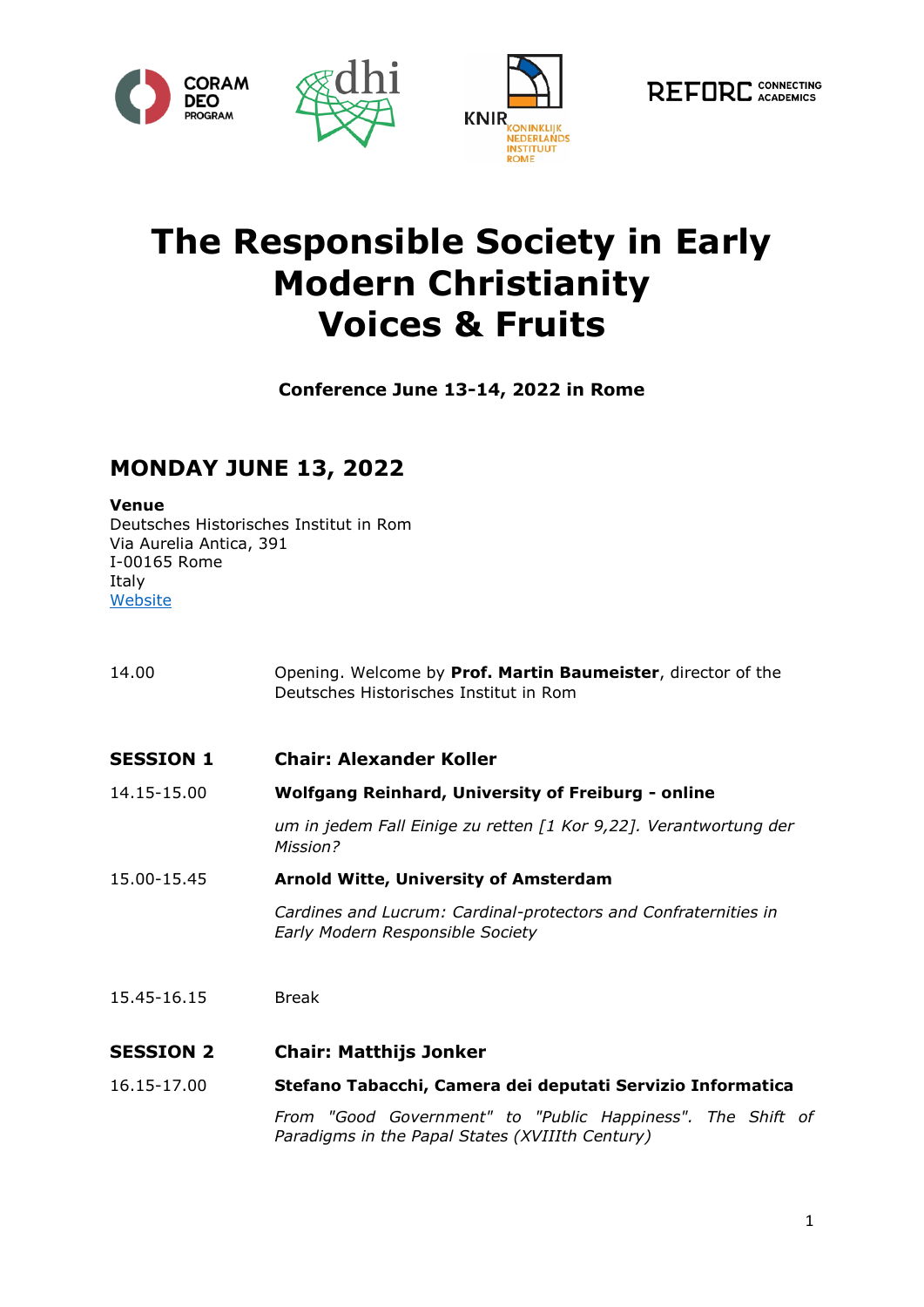







- 17.00-17.45 **Nele De Raedt, UCLouvain, Belgium** *Magnificence and the Common Good: Architectural Patronage and Social Responsibility in the Early Modern Period*  17.45-18.30 **Riccarda Suitner, Deutsches Historisches Institut, Rome** *Debates on Social Responsibility in Early Eighteenth-Century German Natural Law* 18.30-19.00 Wrap up
- 20.30 Dinner (Restaurant to be announced)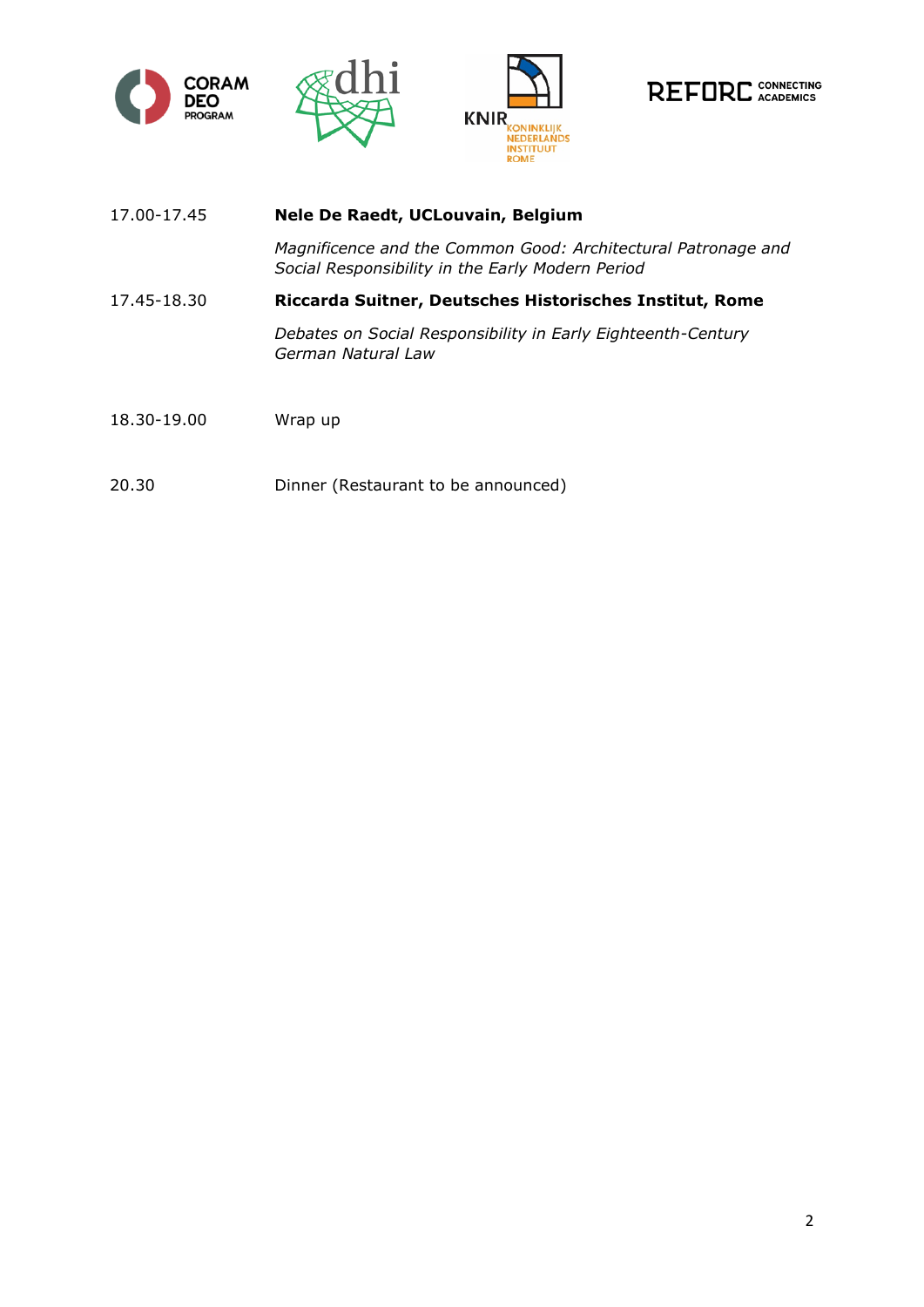







## **TUESDAY JUNE 14, 2022**

#### **Venue**

Royal Netherlands Institute in Rome (KNIR) Via Omero, 12 I-00197 Rome Italy [Website](https://www.knir.it/en/)

#### **SESSION 3 Chair: Klaus Unterburger**

09.00-09.45 **Silvia Mostaccio, UCLouvain**

*Living with the 'sommersi'. The Beginnings of the Ministri degli infermi in Rome*

09.45-10.30 **Carlo Taviani, University of Zurich**

*Limited Liability, Limited Responsibility. Early Modern Global Corporations, Capital Investments, and Moral Issues*

10.30-11.00 Break

#### **SESSION 4 Chair: Herman Selderhuis**

11.00-11.45 **Martine Veldhuizen, Utrecht University**

*Feisty Virgins: Truth-telling as a Concept of Social Responsibility in the First Printed Editions of the Dutch Golden Legends (1450-1500)*

11.45-12.30 **Lotte van Hasselt, University of Amsterdam** 

*The 'deserving' Refugee in the Dutch Republic*

12.30-14.00 Lunch (catering)

#### **SESSION 5 Chair: Karla Boersma**

14.00-14.45 **Marianne Ritsema van Eck, The Norwegian Institute in Rome** *Time and Responsibility. Franciscan Roles in History*

14.45-15.30 **Kyle Dieleman, Trinity Christian College, Palos Heights**

*Creating and Navigating Social Inequalities in Early Modern Dutch Colonies*